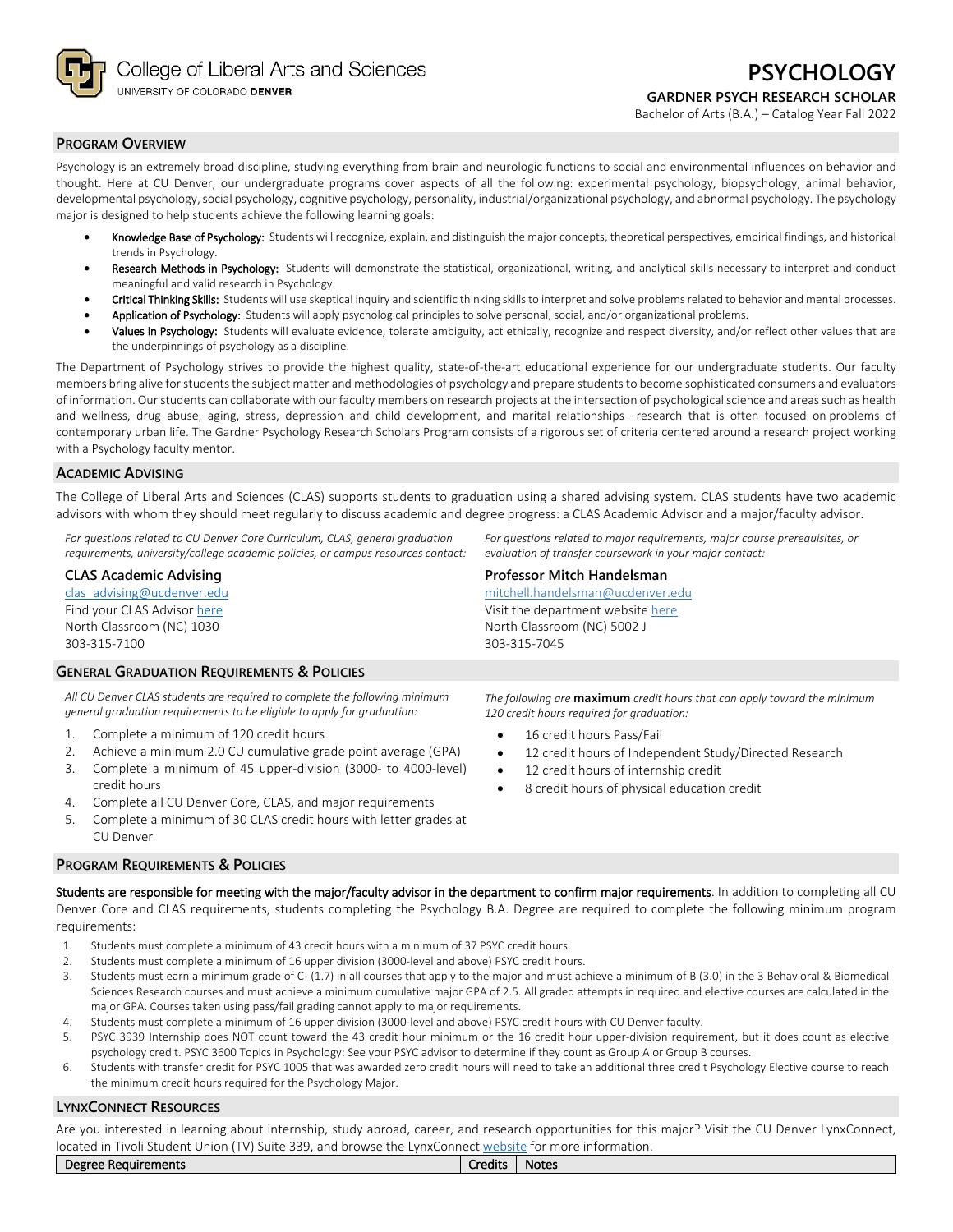

# **PSYCHOLOGY**

## **GARDNER PSYCH RESEARCH SCHOLAR**

Bachelor of Arts (B.A.) – Catalog Year Fall 2022

| $34 - 40$<br>CU Denver Core Curriculum Requirements<br><b>CU Denver Core Curriculum Requirements</b><br>$15 - 29$<br><b>CLAS Graduation Requirements</b><br><b>CLAS Graduation Requirements</b><br>37<br><b>PSYC Major Requirements</b><br>16 credit hours must be upper-division<br><b>PSYC Required Courses</b><br>PSYC 1000 Introduction to Psychology I<br>Course can fulfill CU Denver Core Behavioral Science<br>3<br>3<br>PSYC 1005 Introduction to Psychology II<br>Course can fulfill CU Denver Core Behavioral Science<br>PSYC 2090 Statistics and Research Methods<br>$\overline{4}$<br>*Prerequisite: C- or higher in PSYC 1000<br>*Prerequisite: C- or higher in PSYC 1000 or BIOL 2020.<br>3<br>PSYC 2220 Biological Basis of Behavior<br>Course can fulfill CU Denver Core Natural/Physical Science (non-lab)<br>*Prerequisite: C- or higher in PSYC 1000, 1005, and 2090<br>PSYC 3090 Research Methods in Psychology<br>3<br>PSYC 4511 History of Psychology<br>3<br>credits or two courses from PSYC 3050-4990<br>*The two Group A electives must be different courses.<br>PSYC Group A Electives<br>*Group A electives must include one of these two courses. See<br>Choose one from PSYC 3144 Human Cognition or PSYC 3222 Principles of<br>3<br>department list for other Group A electives.<br>Learning & Behavior<br>*Prerequisite: C- or higher in PSYC 1000<br>Choose one from PSYC 3144, 3222, 3254, 3262, 3263, 3264, 3265, 3385,<br>3<br>Check individual courses for prerequisites.<br>3724, 3810, 3822, 3832, 4054 or 4164<br><b>PSYC Group B Electives</b><br>*The three Group B electives must be different courses.<br>*Group B electives must include two of these three courses. See<br>Choose two from PSYC 3205 Human Development I: Child Psychology,<br>department list for other Group B electives.<br>PSYC 3305 Abnormal Psychology, or PSYC 3415 Experimental Social<br>6<br>*Prerequisite: C- or higher in PSYC 1000 and 1005 or 3215 (for 3205)<br>Psychology<br>*Prerequisite: C- or higher in PSYC 1000 and 1005 (for 3305 and 3415)<br>Choose one from PSYC 3145, 3205, 3215, 3235, 3305, 3405, 3505, 3611,<br>Check individual courses for prerequisites.<br>3<br>3612, 3615, 4455, 4485, 4500, 4730<br>*Complete one additional elective course from either Group A or Group<br><b>PSYC Elective</b><br>3<br>B not already completed. Check individual courses for prerequisites.<br>Behavioral and Biomedical Sciences Research Requirements<br>Students must earn a minimum grade of B or better in all of the following<br>6<br>courses:<br>Choose one from PSYC 4680 Behavioral & Biomedical Sciences Research<br>Seminar or MARC 4680 Behavioral & Biomedical Sciences Research<br>$\mathbf{1}$<br>*Prerequisite: Instructor permission<br>Seminar<br>Choose one from PSYC 4681 Behavioral & Biomedical Sciences Research<br>Seminar II or MARC 4681 Behavioral & Biomedical Sciences Research<br>2<br><i>Prerequisite: PSYC 4680 or MARC 4680 and instructor permission</i><br>Seminar II<br>Choose one from PSYC 4780 Behavioral & Biomedical Sciences Research:<br>*Prerequisite: C- or higher in PSYC 1000, 1005, 2090, 2220, and 3090 or<br>Ethics and Issues or MARC 4780 Behavioral & Biomedical Sciences<br>3 | * Course prerequisites change regularly. Students are responsible for consulting advisors and the class schedule in the student portal for prerequisite information. * |                                                                           |
|----------------------------------------------------------------------------------------------------------------------------------------------------------------------------------------------------------------------------------------------------------------------------------------------------------------------------------------------------------------------------------------------------------------------------------------------------------------------------------------------------------------------------------------------------------------------------------------------------------------------------------------------------------------------------------------------------------------------------------------------------------------------------------------------------------------------------------------------------------------------------------------------------------------------------------------------------------------------------------------------------------------------------------------------------------------------------------------------------------------------------------------------------------------------------------------------------------------------------------------------------------------------------------------------------------------------------------------------------------------------------------------------------------------------------------------------------------------------------------------------------------------------------------------------------------------------------------------------------------------------------------------------------------------------------------------------------------------------------------------------------------------------------------------------------------------------------------------------------------------------------------------------------------------------------------------------------------------------------------------------------------------------------------------------------------------------------------------------------------------------------------------------------------------------------------------------------------------------------------------------------------------------------------------------------------------------------------------------------------------------------------------------------------------------------------------------------------------------------------------------------------------------------------------------------------------------------------------------------------------------------------------------------------------------------------------------------------------------------------------------------------------------------------------------------------------------------------------------------------------------------------------------------------------------------------------------------------------------------------------------------------------------------------------------------------------------------------------------------------------------------------------------------------------------------------------------------------------------------------------------------------------------------|------------------------------------------------------------------------------------------------------------------------------------------------------------------------|---------------------------------------------------------------------------|
|                                                                                                                                                                                                                                                                                                                                                                                                                                                                                                                                                                                                                                                                                                                                                                                                                                                                                                                                                                                                                                                                                                                                                                                                                                                                                                                                                                                                                                                                                                                                                                                                                                                                                                                                                                                                                                                                                                                                                                                                                                                                                                                                                                                                                                                                                                                                                                                                                                                                                                                                                                                                                                                                                                                                                                                                                                                                                                                                                                                                                                                                                                                                                                                                                                                                            |                                                                                                                                                                        |                                                                           |
|                                                                                                                                                                                                                                                                                                                                                                                                                                                                                                                                                                                                                                                                                                                                                                                                                                                                                                                                                                                                                                                                                                                                                                                                                                                                                                                                                                                                                                                                                                                                                                                                                                                                                                                                                                                                                                                                                                                                                                                                                                                                                                                                                                                                                                                                                                                                                                                                                                                                                                                                                                                                                                                                                                                                                                                                                                                                                                                                                                                                                                                                                                                                                                                                                                                                            |                                                                                                                                                                        |                                                                           |
|                                                                                                                                                                                                                                                                                                                                                                                                                                                                                                                                                                                                                                                                                                                                                                                                                                                                                                                                                                                                                                                                                                                                                                                                                                                                                                                                                                                                                                                                                                                                                                                                                                                                                                                                                                                                                                                                                                                                                                                                                                                                                                                                                                                                                                                                                                                                                                                                                                                                                                                                                                                                                                                                                                                                                                                                                                                                                                                                                                                                                                                                                                                                                                                                                                                                            |                                                                                                                                                                        |                                                                           |
|                                                                                                                                                                                                                                                                                                                                                                                                                                                                                                                                                                                                                                                                                                                                                                                                                                                                                                                                                                                                                                                                                                                                                                                                                                                                                                                                                                                                                                                                                                                                                                                                                                                                                                                                                                                                                                                                                                                                                                                                                                                                                                                                                                                                                                                                                                                                                                                                                                                                                                                                                                                                                                                                                                                                                                                                                                                                                                                                                                                                                                                                                                                                                                                                                                                                            |                                                                                                                                                                        |                                                                           |
|                                                                                                                                                                                                                                                                                                                                                                                                                                                                                                                                                                                                                                                                                                                                                                                                                                                                                                                                                                                                                                                                                                                                                                                                                                                                                                                                                                                                                                                                                                                                                                                                                                                                                                                                                                                                                                                                                                                                                                                                                                                                                                                                                                                                                                                                                                                                                                                                                                                                                                                                                                                                                                                                                                                                                                                                                                                                                                                                                                                                                                                                                                                                                                                                                                                                            |                                                                                                                                                                        |                                                                           |
|                                                                                                                                                                                                                                                                                                                                                                                                                                                                                                                                                                                                                                                                                                                                                                                                                                                                                                                                                                                                                                                                                                                                                                                                                                                                                                                                                                                                                                                                                                                                                                                                                                                                                                                                                                                                                                                                                                                                                                                                                                                                                                                                                                                                                                                                                                                                                                                                                                                                                                                                                                                                                                                                                                                                                                                                                                                                                                                                                                                                                                                                                                                                                                                                                                                                            |                                                                                                                                                                        |                                                                           |
|                                                                                                                                                                                                                                                                                                                                                                                                                                                                                                                                                                                                                                                                                                                                                                                                                                                                                                                                                                                                                                                                                                                                                                                                                                                                                                                                                                                                                                                                                                                                                                                                                                                                                                                                                                                                                                                                                                                                                                                                                                                                                                                                                                                                                                                                                                                                                                                                                                                                                                                                                                                                                                                                                                                                                                                                                                                                                                                                                                                                                                                                                                                                                                                                                                                                            |                                                                                                                                                                        |                                                                           |
|                                                                                                                                                                                                                                                                                                                                                                                                                                                                                                                                                                                                                                                                                                                                                                                                                                                                                                                                                                                                                                                                                                                                                                                                                                                                                                                                                                                                                                                                                                                                                                                                                                                                                                                                                                                                                                                                                                                                                                                                                                                                                                                                                                                                                                                                                                                                                                                                                                                                                                                                                                                                                                                                                                                                                                                                                                                                                                                                                                                                                                                                                                                                                                                                                                                                            |                                                                                                                                                                        |                                                                           |
|                                                                                                                                                                                                                                                                                                                                                                                                                                                                                                                                                                                                                                                                                                                                                                                                                                                                                                                                                                                                                                                                                                                                                                                                                                                                                                                                                                                                                                                                                                                                                                                                                                                                                                                                                                                                                                                                                                                                                                                                                                                                                                                                                                                                                                                                                                                                                                                                                                                                                                                                                                                                                                                                                                                                                                                                                                                                                                                                                                                                                                                                                                                                                                                                                                                                            |                                                                                                                                                                        |                                                                           |
|                                                                                                                                                                                                                                                                                                                                                                                                                                                                                                                                                                                                                                                                                                                                                                                                                                                                                                                                                                                                                                                                                                                                                                                                                                                                                                                                                                                                                                                                                                                                                                                                                                                                                                                                                                                                                                                                                                                                                                                                                                                                                                                                                                                                                                                                                                                                                                                                                                                                                                                                                                                                                                                                                                                                                                                                                                                                                                                                                                                                                                                                                                                                                                                                                                                                            |                                                                                                                                                                        | *Prerequisite: C- or higher in PSYC 1000, 1005, 2090, 2220, 3090, and six |
|                                                                                                                                                                                                                                                                                                                                                                                                                                                                                                                                                                                                                                                                                                                                                                                                                                                                                                                                                                                                                                                                                                                                                                                                                                                                                                                                                                                                                                                                                                                                                                                                                                                                                                                                                                                                                                                                                                                                                                                                                                                                                                                                                                                                                                                                                                                                                                                                                                                                                                                                                                                                                                                                                                                                                                                                                                                                                                                                                                                                                                                                                                                                                                                                                                                                            |                                                                                                                                                                        |                                                                           |
|                                                                                                                                                                                                                                                                                                                                                                                                                                                                                                                                                                                                                                                                                                                                                                                                                                                                                                                                                                                                                                                                                                                                                                                                                                                                                                                                                                                                                                                                                                                                                                                                                                                                                                                                                                                                                                                                                                                                                                                                                                                                                                                                                                                                                                                                                                                                                                                                                                                                                                                                                                                                                                                                                                                                                                                                                                                                                                                                                                                                                                                                                                                                                                                                                                                                            |                                                                                                                                                                        |                                                                           |
|                                                                                                                                                                                                                                                                                                                                                                                                                                                                                                                                                                                                                                                                                                                                                                                                                                                                                                                                                                                                                                                                                                                                                                                                                                                                                                                                                                                                                                                                                                                                                                                                                                                                                                                                                                                                                                                                                                                                                                                                                                                                                                                                                                                                                                                                                                                                                                                                                                                                                                                                                                                                                                                                                                                                                                                                                                                                                                                                                                                                                                                                                                                                                                                                                                                                            |                                                                                                                                                                        |                                                                           |
|                                                                                                                                                                                                                                                                                                                                                                                                                                                                                                                                                                                                                                                                                                                                                                                                                                                                                                                                                                                                                                                                                                                                                                                                                                                                                                                                                                                                                                                                                                                                                                                                                                                                                                                                                                                                                                                                                                                                                                                                                                                                                                                                                                                                                                                                                                                                                                                                                                                                                                                                                                                                                                                                                                                                                                                                                                                                                                                                                                                                                                                                                                                                                                                                                                                                            |                                                                                                                                                                        |                                                                           |
|                                                                                                                                                                                                                                                                                                                                                                                                                                                                                                                                                                                                                                                                                                                                                                                                                                                                                                                                                                                                                                                                                                                                                                                                                                                                                                                                                                                                                                                                                                                                                                                                                                                                                                                                                                                                                                                                                                                                                                                                                                                                                                                                                                                                                                                                                                                                                                                                                                                                                                                                                                                                                                                                                                                                                                                                                                                                                                                                                                                                                                                                                                                                                                                                                                                                            |                                                                                                                                                                        |                                                                           |
|                                                                                                                                                                                                                                                                                                                                                                                                                                                                                                                                                                                                                                                                                                                                                                                                                                                                                                                                                                                                                                                                                                                                                                                                                                                                                                                                                                                                                                                                                                                                                                                                                                                                                                                                                                                                                                                                                                                                                                                                                                                                                                                                                                                                                                                                                                                                                                                                                                                                                                                                                                                                                                                                                                                                                                                                                                                                                                                                                                                                                                                                                                                                                                                                                                                                            |                                                                                                                                                                        |                                                                           |
|                                                                                                                                                                                                                                                                                                                                                                                                                                                                                                                                                                                                                                                                                                                                                                                                                                                                                                                                                                                                                                                                                                                                                                                                                                                                                                                                                                                                                                                                                                                                                                                                                                                                                                                                                                                                                                                                                                                                                                                                                                                                                                                                                                                                                                                                                                                                                                                                                                                                                                                                                                                                                                                                                                                                                                                                                                                                                                                                                                                                                                                                                                                                                                                                                                                                            |                                                                                                                                                                        |                                                                           |
|                                                                                                                                                                                                                                                                                                                                                                                                                                                                                                                                                                                                                                                                                                                                                                                                                                                                                                                                                                                                                                                                                                                                                                                                                                                                                                                                                                                                                                                                                                                                                                                                                                                                                                                                                                                                                                                                                                                                                                                                                                                                                                                                                                                                                                                                                                                                                                                                                                                                                                                                                                                                                                                                                                                                                                                                                                                                                                                                                                                                                                                                                                                                                                                                                                                                            |                                                                                                                                                                        |                                                                           |
|                                                                                                                                                                                                                                                                                                                                                                                                                                                                                                                                                                                                                                                                                                                                                                                                                                                                                                                                                                                                                                                                                                                                                                                                                                                                                                                                                                                                                                                                                                                                                                                                                                                                                                                                                                                                                                                                                                                                                                                                                                                                                                                                                                                                                                                                                                                                                                                                                                                                                                                                                                                                                                                                                                                                                                                                                                                                                                                                                                                                                                                                                                                                                                                                                                                                            |                                                                                                                                                                        |                                                                           |
|                                                                                                                                                                                                                                                                                                                                                                                                                                                                                                                                                                                                                                                                                                                                                                                                                                                                                                                                                                                                                                                                                                                                                                                                                                                                                                                                                                                                                                                                                                                                                                                                                                                                                                                                                                                                                                                                                                                                                                                                                                                                                                                                                                                                                                                                                                                                                                                                                                                                                                                                                                                                                                                                                                                                                                                                                                                                                                                                                                                                                                                                                                                                                                                                                                                                            |                                                                                                                                                                        |                                                                           |
| Research: Ethics & Issues                                                                                                                                                                                                                                                                                                                                                                                                                                                                                                                                                                                                                                                                                                                                                                                                                                                                                                                                                                                                                                                                                                                                                                                                                                                                                                                                                                                                                                                                                                                                                                                                                                                                                                                                                                                                                                                                                                                                                                                                                                                                                                                                                                                                                                                                                                                                                                                                                                                                                                                                                                                                                                                                                                                                                                                                                                                                                                                                                                                                                                                                                                                                                                                                                                                  |                                                                                                                                                                        | instructor permission                                                     |
| General Elective credit hours will vary based on Core & CLAS<br>$8 - 28$<br><b>Estimated General Electives</b><br>Requirements. Consult with CLAS Advisor.                                                                                                                                                                                                                                                                                                                                                                                                                                                                                                                                                                                                                                                                                                                                                                                                                                                                                                                                                                                                                                                                                                                                                                                                                                                                                                                                                                                                                                                                                                                                                                                                                                                                                                                                                                                                                                                                                                                                                                                                                                                                                                                                                                                                                                                                                                                                                                                                                                                                                                                                                                                                                                                                                                                                                                                                                                                                                                                                                                                                                                                                                                                 |                                                                                                                                                                        |                                                                           |
| <b>Total Minimum Credit Hours:</b><br>45 credit hours must be upper-division<br>120                                                                                                                                                                                                                                                                                                                                                                                                                                                                                                                                                                                                                                                                                                                                                                                                                                                                                                                                                                                                                                                                                                                                                                                                                                                                                                                                                                                                                                                                                                                                                                                                                                                                                                                                                                                                                                                                                                                                                                                                                                                                                                                                                                                                                                                                                                                                                                                                                                                                                                                                                                                                                                                                                                                                                                                                                                                                                                                                                                                                                                                                                                                                                                                        |                                                                                                                                                                        |                                                                           |